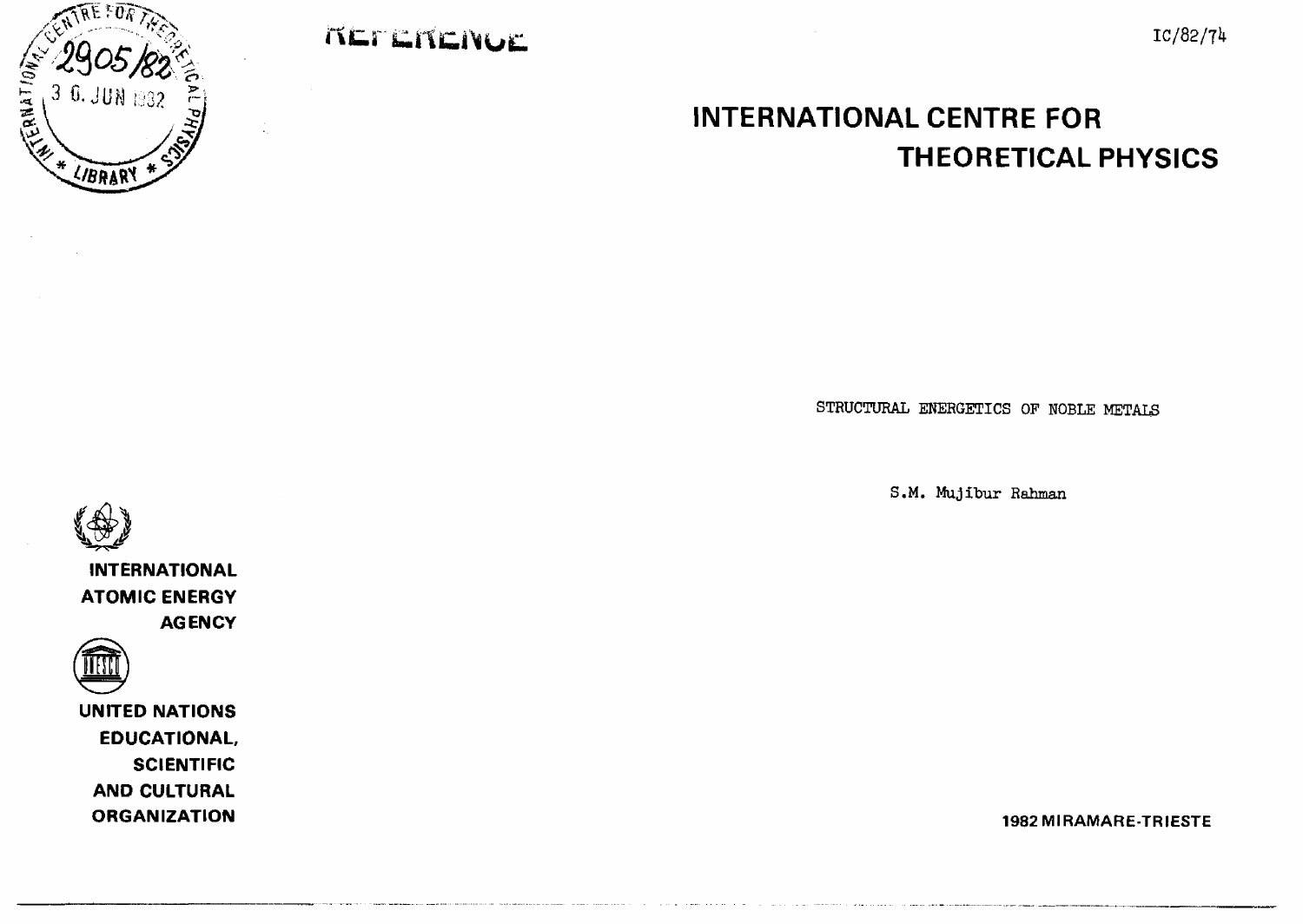$\label{eq:2.1} \mathcal{L}(\mathcal{L}^{\text{max}}_{\text{max}}(\mathcal{L}^{\text{max}}_{\text{max}}(\mathcal{L}^{\text{max}}_{\text{max}}(\mathcal{L}^{\text{max}}_{\text{max}})))$ 

المجاور والمستد

**THE RELEASE OF STANDARD AND COMMUNICATIONS**  $\frac{1}{2}$ 

 $\label{eq:2.1} \frac{1}{\sqrt{2}}\left(\frac{1}{\sqrt{2}}\right)^{2} \left(\frac{1}{\sqrt{2}}\right)^{2} \left(\frac{1}{\sqrt{2}}\right)^{2} \left(\frac{1}{\sqrt{2}}\right)^{2} \left(\frac{1}{\sqrt{2}}\right)^{2} \left(\frac{1}{\sqrt{2}}\right)^{2} \left(\frac{1}{\sqrt{2}}\right)^{2} \left(\frac{1}{\sqrt{2}}\right)^{2} \left(\frac{1}{\sqrt{2}}\right)^{2} \left(\frac{1}{\sqrt{2}}\right)^{2} \left(\frac{1}{\sqrt{2}}\right)^{2} \left(\$ 

 $\Lambda^+$  $\begin{array}{c} 3 \\ 4 \\ 7 \end{array}$ 

 $\frac{3}{3}$ 

 $\Delta \sim 10^{11}$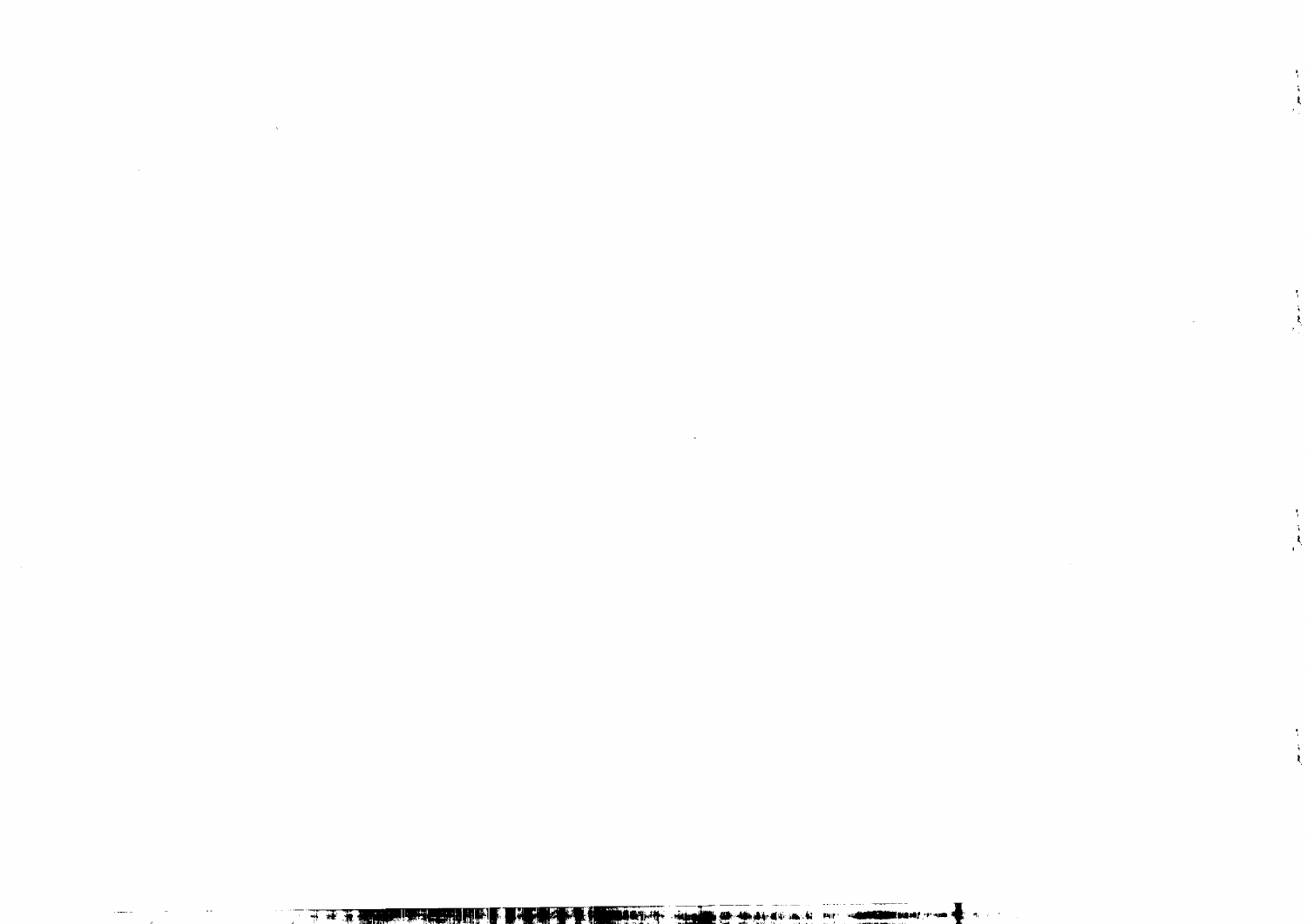International Atomic Energy Agency and United Rations Educational Scientific and Cultural Organization

INTERNATIONAL CENTRE FOR THEORETICAL PHYSICS

STRUCTURAL ENERGINIUS OF NOBLE METALS \*

S.M. Mujibur Rahman \*\* International Centre for Theoretical Physics, Trieste, Italy.

#### ABSTRACT

Structural energetics of the noble metals, namely Cu, Ag and Au are investigated by employing a single-parameter pseudoptential. The calculations show that the lowest energy for all of these metals corresponds to FCC - their observed crystal structure. The one-electron contribution to the free energy is found to dominate the structural prediction for these metals. The present investigation strongly emphasises that the effects due to band hybridization and core-core exchange play a significant role on the structural stability of the noble metals.

### MIRAMARE - TRIESTE June 1982

" To be submitted for publication.

•• Permanent address: Physics Department, University of Dacca, Dacea-2, Bangladesh.

المحامدات الهما

#### I. INTRODUCTION

Pseudopotential theory has been a formidable tool for studying crystal structure of metals and their alloys. And, it is reiterated here that the application of the pseudopotential theory is limited to simple metals and their alloys. This is because the interaction between a conduction electron and an ion in such a system can be described in terms of a weak pseudopotential. In particular,the systems in which none of the Brillouin zone planes of the non-zero structure factors for the relevant structures cut the Fermi sphere. are easily amenable to a perturbative treatment (Heine and Weaire 1970). But for systems like the noble metals the Fermi surfaces are already cut by the zone faces and additional complications appear due to the presence of the filled d bands just below the Fermi level. Incidentally, there is no major difficulty about using pseudopotentials for these metals as long as one confines oneself to states around the Fermi level and does not expect it to describe the whole band structure including d bands. Considering these simplified assumptions there are some efforts to determine the crystal structure of the noble metals. The pioneering approach due to Blandin (1966) and Blandin et al. (1966), however, could predict an HCP structure instead of the observed FCC structure. Recently, Stroud and Ashcroft (1971) also found the HCP structure having a lower energy than the FCC for pure Cu. These attempts imply that for the systems having d electrons in the close vicinity of the Fermi levels the application of the pseudopotential needs more careful assessment. It is important to note that although the d bands are filled and should not be of direct importance in determining the crystal structure, the a-d band hybridization effects may well be relevant. The derivation of a positive stacking fault energy for FCC Cu by Jacobs (1969) essentially emphasises that hybridization effects should be included in calculating energetics of the noble metals. Recently, using a resonant model potential theory that includes the repulsive potential due to the overlapping d states in the theory, Dagens (1977) could predict the correct crystal structure for all the three noble metals. These calculations in fact reconfirm the importance of the hybridization effects in modelling pseudopotentials for these metals. But the problem with the resonant model potentials or the hitherto known transition metal pseuaopotentials (Animalu 1973) is that they contain two or more unknown parameters. Now since there do exist uncertainties in determining some of the parameters, it is difficult to make completely unambiguous statements about the basic worth of any given model potential. Both from a practical and aesthetic point of view it is worth searching for a single parameter model potential applicable to

-2-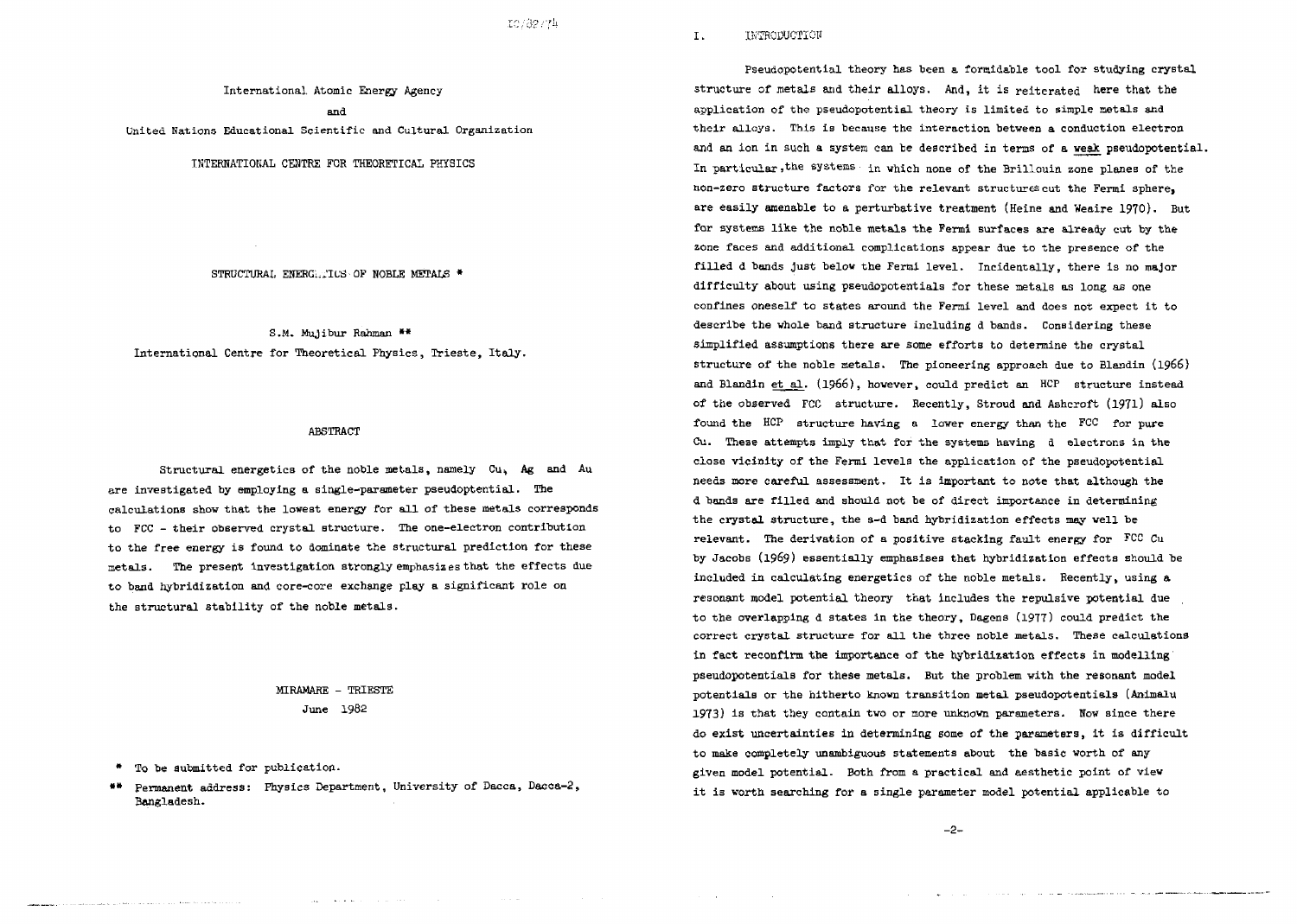the case of noble metals, Recentty, Idrees et al. (1982) proposers a pingleparameter noble metal paeudopotential that includes the s-d hybridisation and core-core exchange contributions; this potential could reproduce some of the transport properties which are in better agreement with experiments. Consequently, it is tempting to employ this pseudopotential to calculate the structural energies of the noble metals.

The present paper is arranged as follows; in Sec.II the pseudopotential formalism appropriate for a static metal is briefly presented. In Sec.Ill the calculated results on the three noble metals are presented and discussed in detail. Finally, some concluding remarks are made in 3ec.IV.'

#### II. BASIC FORMULATION

Consider a metal consisting of N ions of valency Z contained in a volume  $\Omega$ . The interaction between a conduction electron and a single ion is modelled by a bare pseudopotential  $\mathfrak{B}(r)$ ; for simplicity  $\vartheta$  is assumed to be a local function of r. The pseudopotential for an arbitrary static arrangement of ions is

$$
v(\underline{r}) = \sum_{i} \mathbf{V}(|\underline{r} - \underline{R}_i|) \qquad , \qquad (1)
$$

where  $\mathbb{R}_1$  refers to the positions of the i<sup>th</sup> ion in the lattice. To second order in the perturbing potential and considering only the configurational disorder the total structural energy is given by

$$
\langle U_{\mathbf{0}t} \rangle_{\mathbf{c}} = \langle U_2 \rangle_{\mathbf{c}} + \langle U_{\mathbf{M}} \rangle_{\mathbf{c}} \tag{2}
$$

Here  $\langle U_{2} \rangle$  is the effective band structure contribution associated with the redistribution of electrons caused by replacing the positive charge background by the ions and is given by

$$
\langle v_2 \rangle_{\mathcal{C}} = \frac{1}{4\pi} \sum_{\beta \neq 0} \hat{\Lambda}(\gamma) \left[ v(\gamma) \right]^2 |S(\beta)|^2 \hat{\delta}_{\beta, \beta}, \qquad (3)
$$

where  $\int_{\Omega} (q)$  is an interacting response function of the electron gas, g is a reciprocal lattice vector of the underlying lattice and  $S(q)$  is the relevant structure factor. Similarly, the Madelung contribution is

$$
\langle v_m \rangle = \frac{1}{2\Omega} \sum_{\phi \neq 0} \frac{8\pi \lambda}{\gamma^2} \left[ 1S(\phi)\right]^2 \delta_{\phi, \phi} - N \right]
$$

which arises from the direct ion-ion interaction; the latter is assumed to be purely Coulombic.

Now the effective band structure contribution given by Eq.(2) includes the effects of electro.n-electron interactions, double-counting, etc. and consequently following Evans et al. (1979) we write

$$
\langle U_{2}\rangle_{c} = \frac{1}{2\Omega} \sum_{\mathfrak{P} \ni c} f_{10}(\mathfrak{P}) \left[ U_{3c}(\mathfrak{P}) \right]^{2} |S(\mathfrak{P})|^{2} \delta_{\mathfrak{P}, \mathfrak{P}} - \frac{1}{2\Omega} \sum_{\mathfrak{P} \ni c} f_{10}^{2}(\mathfrak{P}) \left[ U_{3c}(\mathfrak{P}) \right]^{2} U_{2c}(\mathfrak{P}) |S(\mathfrak{P})|^{2} \delta_{\mathfrak{P}, \mathfrak{P}} \tag{5}
$$

where  $\oint_{\mathcal{C}}(q)$  is essentially the Lindhart function and  $\mathcal{V}_{\mathcal{C}}(q)$  is the screened pseudopotential. In Eq.  $(5)$  the first term is the one-electron contribution arising from the band structure of screened (neutral) pseudoatoms. The second term in (5) corrects for double counting of the electronelectron interaction which occurs in the first term.  $U_{\text{ge}}$  appearing in this term is simply given by

$$
\theta_{ee}(\gamma) = \frac{8R}{q^2} \left[ 1 - f_{xc}(\gamma) \right] , \qquad (6)
$$

where  $f_{\gamma_{\alpha}}(q)$  accounts for the exchange and correlation of the interacting electron gas [e.g. see Heine and Weaire 1970).

<sup>\*)</sup> Atomic units are used throughout taking  $\hbar = m = 1$  and  $e^2 = 2$  so that energies are measured in Rydbergs.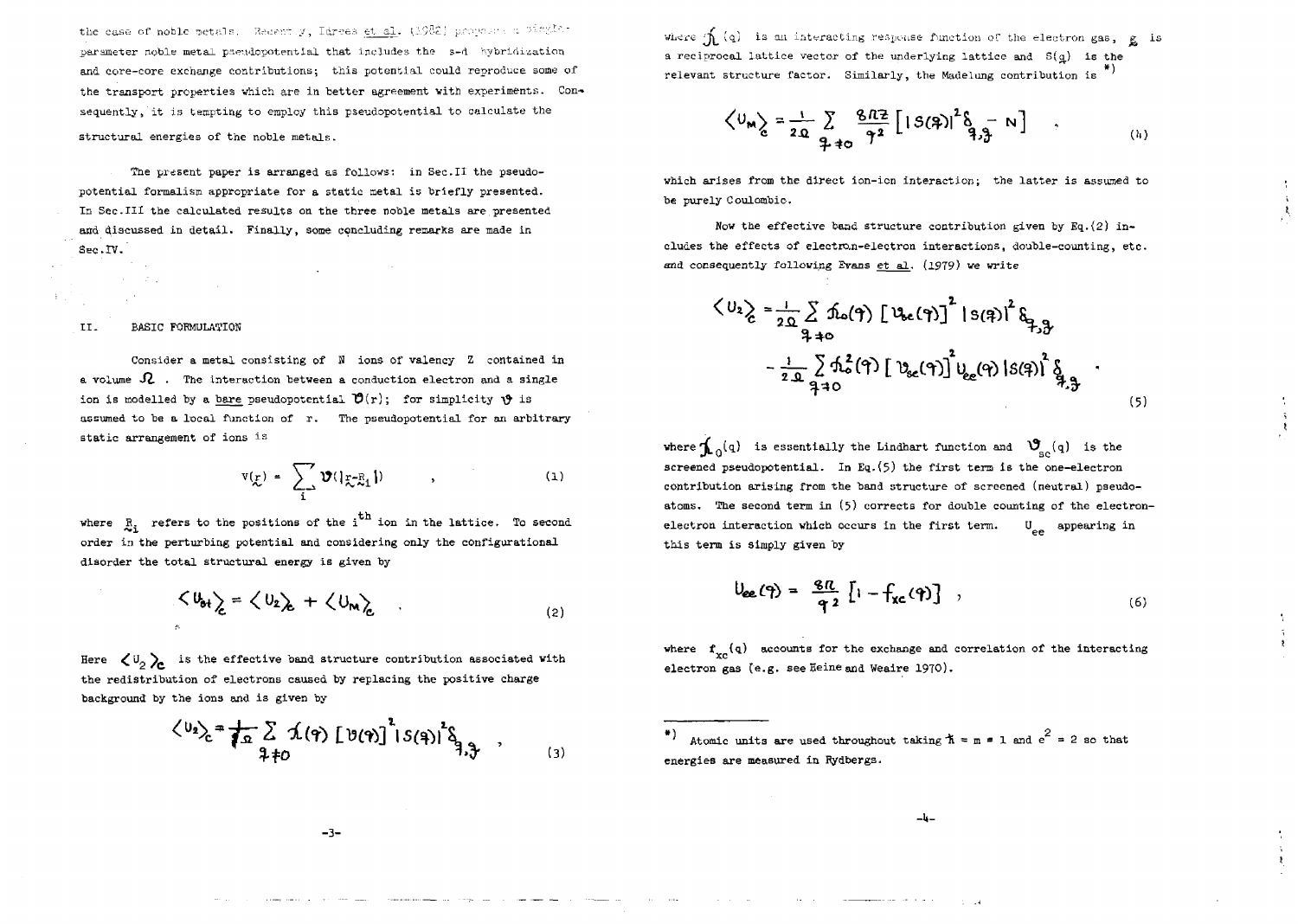#### TII. RESULTS AND DISCUSSION

The present calculations use the single-parameter noble metal pseudopotential proposed by Idrees et al. (1982)

$$
P(9) = \frac{8 \pi \frac{3}{2}}{\frac{93}{2}} \left[ (\alpha R_m + \beta - \alpha R_8 R_m) (\Delta m \gamma R_m - \gamma R_m \omega) \gamma R_m \right] - \beta (\Delta m \gamma R_8 - \gamma R_5 \omega) \gamma R_3) - \frac{\alpha R_8}{\gamma} \{ \gamma R_m \Delta m \gamma R_m + 2 (\omega) \gamma R_m - 1) \} - \gamma R_5 \omega \gamma R_5 \}
$$

$$
\left[ \alpha = R_8^{-2} (R_5 - R_m) \right]_3 \beta = 2 R_8^{-1} \quad , \tag{7}
$$

where  $R_m$  is the said parameter and  $R_s$  is the Wigner-Seitz radius given by  $R = (3\Omega / 4\pi)^{1/3}$ ,  $\Omega$  being the atomic volume. The Sham-Hutbbard form of exchange and correlation is also used in the calculations. The input parameters are obtained from Table I. The calculated results displayed in Table II show that the lovest energy for each metal corresponds to FCC structure - the observed structure for these metals. It is noted that the typical energy difference between crystal structures is of the order of  $10^{-3}$ Rydbergs per atom. For the HCP structure we use the ideal  $c/a$  ratio because it is inferred that the minimum of the total energy for this structure lies at or in the close vicinity of the ideal ratio (e.g. see Heine and Weaire 19T0, p.280). Here it is relevant to note that the dominant Madelung term  $\langle V_{\mu} \rangle$  follows the sequence BCC-FCC-HCP in predicting crystal structure for these metals and this is consistent with the earlier calculations (e.g. Sholl 1967). It is the one-electron term  $\langle U_{\mathbf{t}_\mathbf{p}} \rangle_c$  that favours the observed FCC structure for these metals and the structural sequence for Cu and Ag is FCC-HCP-BCC; for Au this is FCC-BCC-HCP. On the other hand, even though' the double-counting correction term is the smallest in the total structural energy for each of these metals, structurally it is more sensitive than the largest Madelung contribution. This contribution follows the sequence HCP-FCC-BCC for Cu and Ag and the sequence FCC-HCP-BCC for Au.

From Table II it is noted that for Ag and Au the energy differences between crystal structures are quantitatively distinct; but for Cu there is a strong competition between the FCC and HCP structure and the FCC structure is only narrowly stabilized. Now looking at the electronic structure

for Cu (Heine and Weaire 1970) it is noted that hybridization does not affect very much the upper d bands, but states in the lowest band all round the Brillouin zone faces have their energies lowered. These points are to some extent specific to the FCC structure. For example, in the HCP structure all d bands hybridize about equally. This might be a presumable situation which brings the HCP energy closer to the FCC energy in Cu.

#### IV. CONCLUSIONS

The present calculations predict the observed FCC structure for all the three noble metals. The effects due to band hybridization and core-core exchange are noted to play a dominant role on the structural stability of these alloys. Here we consider some critical remarks relevant to the present calculations:

1) It is noted that the d bands in Cu (Heine and Weaire 1970) lie in the middle of a broad free-electron-lilte band composed of states of predominantly s-p symmetry, so there Is a hybridization of these bands, resulting in a rearrangement of the band structure. In accordance with the scattering theory the relevant potential is said to exhibit a narrow resonance (Heine 1967) at the energy of the d bands. This mixed situation necessitates a mixed theory that will include both resonance and hybridization. In the present calculations the potential considers hybridization alone; so it is also essential to consider resonant effects in the theory. This conclusion may, however, improve the structural prediction, but again it will introduce additional unknown parameters in the potential and this is not the aim of the present paper.

2) The atomic structures of the noble metals clearly indicate that, in accordance with the so-called cancellation theorem (e.g. see Cohen-and Heine 1970,  $p, 54$ ) the relevant core states for these metals are fairly cancelled out; but the third states are totally uncancelled giving rise to strong non-local effects in the potential. Thus it is essential to Include these effects in the theory for the noble metals.

3) For practical purposes one should consider lattice vibrations in the theory. Recently (Rahman and Rahman 1981) it has been noted that the energy differences between crystal structures for various structural contributions decrease as the lattice vibrations are included. This implies that the overall prediction will not change by including lattice vibrations.

-5-

بماء والمنادي المستويد والمتسامين ومستشر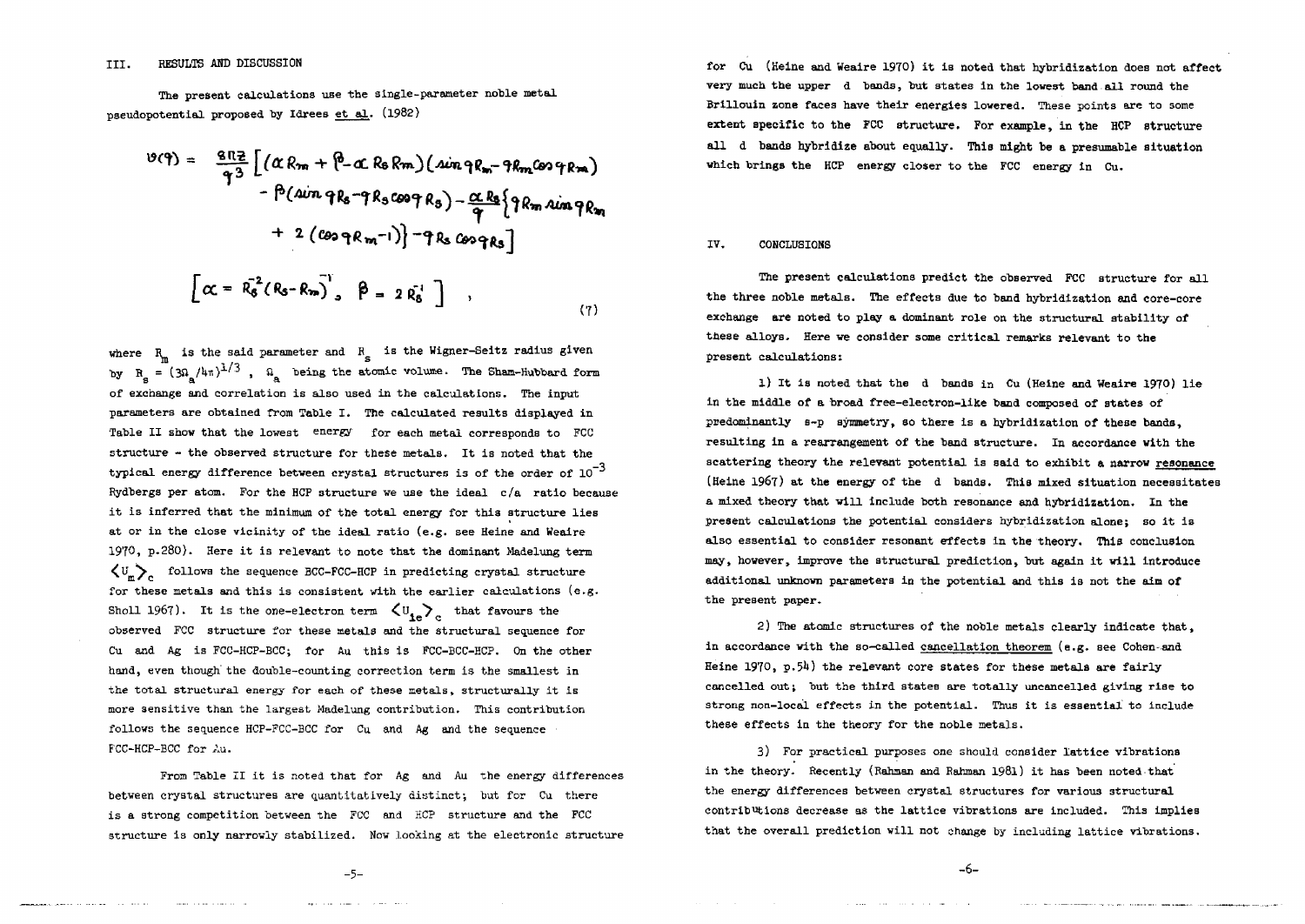#### **ACKNOWLEDGMENTS**

The author would like to thank Professor Abdus Salam, the International Atomic Energy Agency and UNESCO for the warm hospitality extended to him at the International Centre for Theoretical'Physics, Trieste. He also acknowledges Dr. Bob Evans for his continuous encouragement by sending relevant reprints and preprints.

Table I

Input data used in the calculations. Here  $\Omega_n$  denotes the atomic volume,  $R_{m}$  the parameter with the potential and  $k_{F}$  the radius of the free electron Fermi sphere

| Metal | $\Omega_{\mathbf{a}}^{\dagger}(\mathbf{a}\mathbf{u})$ | $R_m^{\bullet}$ (au) | $k_F^{\dagger}$ (au) |  |
|-------|-------------------------------------------------------|----------------------|----------------------|--|
| Cu    | 78.90                                                 | 1.84                 | 0.7163               |  |
| Ag    | 113.30                                                | 1.90                 | 0.6366               |  |
| Au    | 113.20                                                | 2.14                 | 0.6368               |  |

### REFERENCES

- Animalu, O.A.E. 1973, Phys. Rev. B8, 3542-54.
- Blandin, A. 1966, Phase Stability in Metals and Alloys. Eds. P.S. Rudman, J. Stringer and R.I. Jaffee (McGraw-Hill New York), pp.ll5-2U.
- Blandin, A., Friedel, J. and Saada, G. 1966, J. Phys. (Suppl.) C3, 128-36.
- Cohen, M.L. and Heine, V. 1970, Solid State Phys. 24 (Academic Press, New York), pp. 37-243.
- Dagens, L. 1977, J. Phys. F 7, 1167-91.
- Evans, R., Lloyd, P. and Rahman, S.M. Mujibur, 1979, J. Phys. F 9, 1931-60.
- Heine, V. 1967, Phys. Rev. 153, 673-82.
- Heine, V. and Weaire, D. 1970, Solid State Phys. 24 (Academic Press, New York), pp. 249-463.
- Idrees, M., Khwaja, F.A. and Razmi, M.S.K. 1982, Solid State Commun.  $\underline{H}$ , 469-72.
- Jacobs, R. 1969, Ph.D. Thesis, University of Cambridge.
- Rahman, S.M. Mujibur and Rahman, M.M. 1981, J. Phys. F 11, 2055-61.

Sholl, C.A. 1967, Proc. Phys. Soc. 92, 434-45.

Stroud, D. and Ashcroft, N.W. 1971, J. Phys. F  $\underline{1}$ , 113-2<sup>4</sup>.

- Obtained from Cohen and Heine (1970), p.196.
- Obtained from Idrees et al. (1982).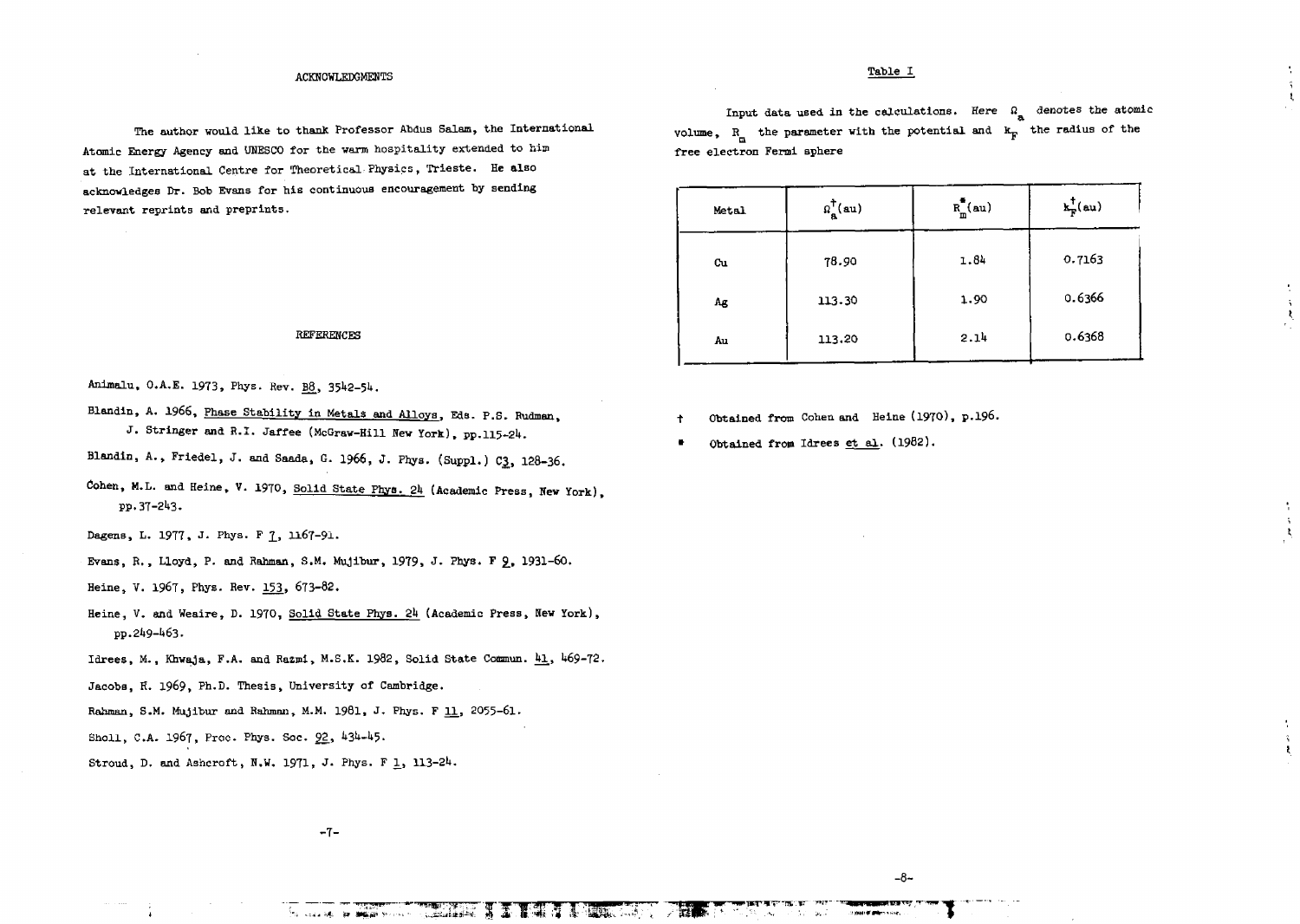Table II

The various structural terms per atom for Cu, Ag and Au calculated in the static lattice approximation. The calculations use a single-parameter noble metal pseudopotential due to Idrees et al. (1982) and the Sham-Hubbard exchange function. Here  $\langle U_{1} \rangle$  denotes the one electron contribution, contribution and  $\langle U_{st} \rangle$  the structural energy. Units are Rydbergs.  $\langle U_{x-hs}\rangle_c$  the double-counting correction term<sup>†</sup>,  $\langle U_{m}\rangle_c$  the Madelung

| Metal      | $\langle v_{1e} \rangle_c$ (x10 <sup>-1</sup> ) | $\langle U_{x-bs} \rangle_c (x10^{-2})$ | $\langle \begin{smallmatrix} 0 \\ \infty \end{smallmatrix} \rangle$ | $\langle \mathbf{u}_{st} \rangle_c$ | Prediction |
|------------|-------------------------------------------------|-----------------------------------------|---------------------------------------------------------------------|-------------------------------------|------------|
| Cu FCC     | $-0.396601$                                     | $-0.298805$                             | $-0.673334$                                                         | $-0.715982$                         | FCC        |
| BCC        | $-0.380626$                                     | $-0.262362$                             | $-0.673376$                                                         | -0.714062                           |            |
| HCP-       | $-0.395027$                                     | -0.313666                               | $-0.673289$                                                         | $-0.715929$                         |            |
| Ag PCC     | $-0.581476$                                     | -0.506557                               | -0.596850                                                           | $-0.660063$                         | FCC.       |
| <b>BCC</b> | $-0.556739$                                     | $-0.437102$                             | $-0.596887$                                                         | $-0.656932$                         |            |
| HCP        | $-0.565753$                                     | -0.517727                               | $-0.596815$                                                         | $-0.658568$                         |            |
| Au FCC     | $-0.757974$                                     | -0.660620                               | $-0.597049$                                                         | $-0.679452$                         | FCC        |
| <b>BCC</b> | $-0.724416$                                     | $-0.567849$                             | $-0.597086$                                                         | $-0.675206$                         |            |
| HCP        | -0.697577                                       | -0.634470                               | $-0.59701h$                                                         | -0.673117                           |            |

† The effective band structure contribution is  $\left\langle \mathbb{U}_{_{\text{O}}}\right\rangle_{_{\text{C}}}$  =  $\left\langle \mathbb{U}_{_{\text{1a}}}\right\rangle_{_{\text{C}}}$ .

CURRENT ICTP PUBLICATIONS AND INTERNAL REPORTS

IC/B2/1 TH.M. EL-SHERBINI - Excitation mechanisms in singly ionized krypton INT.REP.\* laser.

- IC/B2/2 CHR.V. CHRISTOV, I.I. PELCHEV and I.Z. PEXKOV On direct mechanism of
- INT.REP.\* light-particle emission in incomplete-fusion reactions
- ICV82/3 F. CLARO and V. KUMAR Phase diagrams for a square lattice with tvoand three-body interactions.
- IC/82A E. ROMAN, G. SENATORE and M.P. TOSI A simple model for the surface energy of ionic crystals.
- IC/82/5 G.A. CHRISTOS "Loop the loop".

1ST.REP.•

- IC/62/6 H.R. KARADAYI L-H asymmetry in GUT'S.
- IC/82/7 YASUSUI FUJ1M0T0 and JAE HYUNG YEE The electron magnetic moment at INT.HEP.\* high temperature.
- $IC/82/8$  T.S. SANTHAMAM Charge structure of quarks and the number of valence INT.KEF.\* quarks in the nucleon.
- IC/82/9 TH.M. EL-SHERBIMI and A.A. RAHMAH Auto-ionizing states in Mgl. INT.KEP.\*

IC/82/10 K.P. JAIN and G.S. JAYANTHI - Quasibound exciton-LO phonon intermediate INT.REP.\* state in multi-phonon Raman scattering of semiconductors.

- IC/82/11 T. SRIVASTAVA A two-component wave equation for particles of spin  $\frac{1}{2}$ and non-zero rest mass (Part II).
- IC/82/12 T.S. SANTHANAM and S. MADIVANANE The structure of the Hamiltonian in INT.REP.\* a finite-dimensional formalism based on Weyl's quantum mechanics.
- $IC/82/13$  J.A. MAGPANTAY, C. MUKKU and W.A. SAYED Hot gauge theories in external electromagnetic fields.
- $IC/82/14$  H.R. KARADAYI The derivation of the conventional basis for the simple Lie algebra generators.
- $IC/82/15$  H.R. KARADAYI SO(14) unification of 3+1 families.
- IC/82/16 W. NAHM The construction of all self-dual multimonopoles by the ADHM method.
- IC/82/17 B. GBUBER and T.S. SAHTHAHAM Indecomposable representations for parabose algebra.
- IC/82/18 R. PERCACCI and S. RANDJBAR-DAEMI Kaluza-Klein theories on bundles with homogeneous fibres - I.
- IC/82/19 W. ANDREONI, M. ROVERE and M.P. TOSI Co-ordination of heterovalent cation impurities in molten salts,

IC/82/20 L. SMRCKA - A "quadratized" augmented plane wave method. IHT.REP.\*

- IC/82/21 V. de ALFARO, S. FUBINI and G. FURLAN Somme remarks about quantum gravity.
- IC/82/22 G. GHABRIER, G. SENATORE and M.P. Tosi Iomic structure of solutions of alakall metals and molten salts.

THESE PREPRINTS ARE AVAILABLE FROM THE PUBLICATIONS OFFICE, ICTP, PO BOX 586. 1-34100 TRIESTE, ITALY.  $-10-$